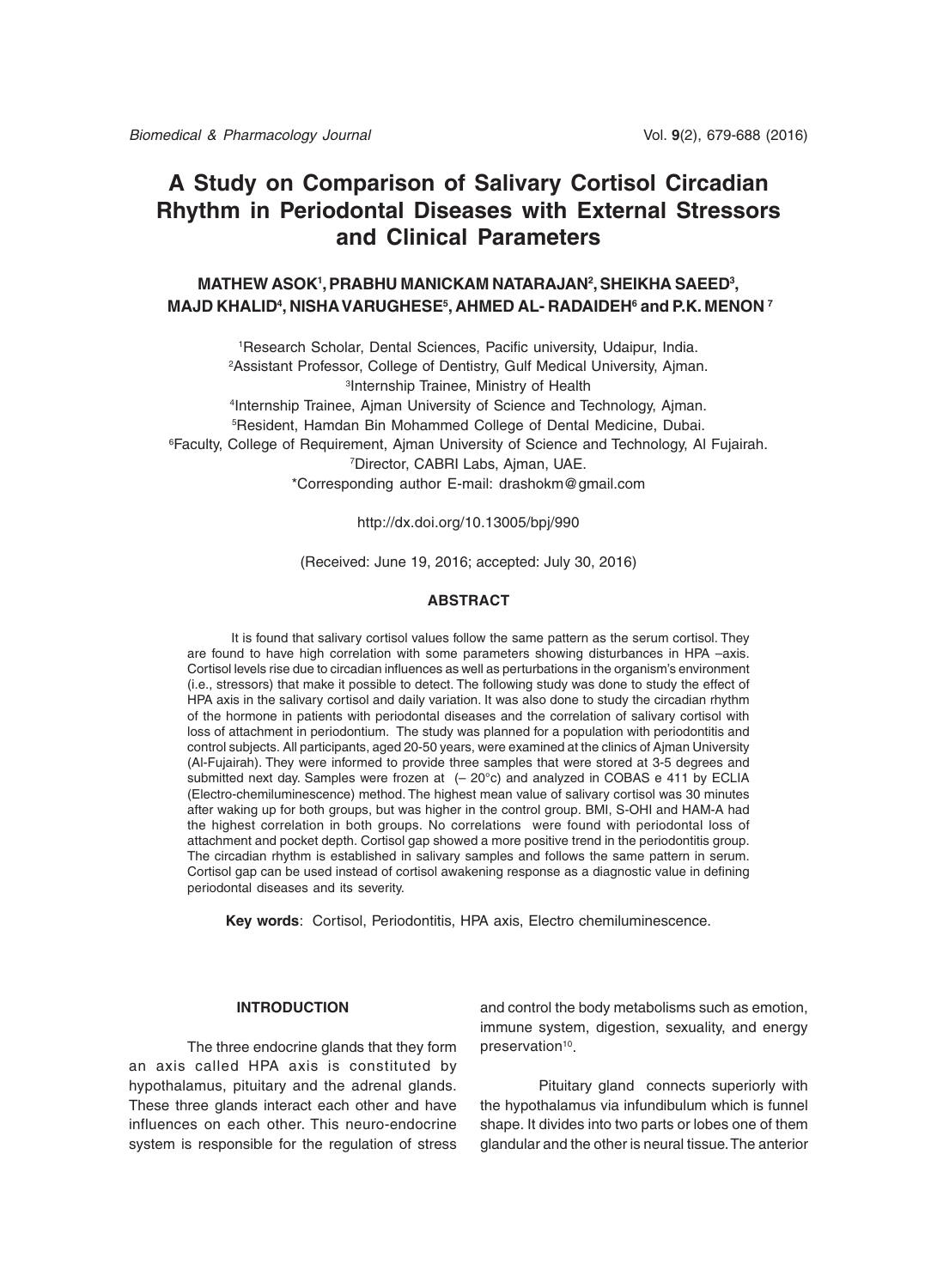part is the glandular which has the responsibility of manufacturing and releasing hormones. The posterior part and infundibulum form a complex known as neurohypophysis, this complex has the duty to store the hormones. Hypophyseal branches of the internal carotid arteries supplies the blood to the pituitary gland while the drainage via veins into the dural sinuses<sup>4</sup>.

Posterior pituitary and the hypothalamus are related by the formation of oxytocin and ADH by the hypothalamic neurons. These hormones are transported via hypothalamic-hypophyseal tract to the posterior lobe of pituitary gland.

Adrenal glands are pyramid-shaped and lie above the kidney. They consist of two components which are adrenal medulla and adrenal cortex. Each of them releases a specific type of hormones<sup>4</sup>.

### **Essentials for the function of the HPA axis**

The inhibition of the hypothalamus and the pituitary glands is by the negative feedback from the cortisol that is produced in the adrenal cortex. This results in reduction of CRH and vasopressin, and also minimize the cleavage of proopiomelanocortin into ACTH and  $\beta$ -endorphins<sup>1</sup>.

Sympathateic stimulation and the local effect of cortisol can induce the secretion of epinephrine and norepinephrine which both lead to positive feedback to the pituitary gland that increases the breakdown of POMCs into ACTH and β-endorphins10.

#### **The pathophysiology of HPA axis**

Stress, illness, physical activity, blood level of cortisol and sleep\wake cycle which known also as circadian rhythm are the main factors that result in releasing of CRH(corticotrophin releasing hormone). In normal people after wakening, the cortisol level rapidly increases. After 30-45 minutes it reaches the peak, while through the day it decreases, and increases again at afternoon period. After that it decreases in late evening. If there is abnormality like insomnia, burnout or chronic fatigue the circadian cortisol cycle will be flattened<sup>2</sup>.

The HPA axis regulates physical and psychosocial effects that leads to the adaptation of its environment and maintain the situations. It plays a main role in regulation of systems such as metabolic system, immune, reproductive, central nervous system and cardiovascular system<sup>2</sup>.

Because of the stress, the releasing of cortisol will be more which leads to increase the glucose that mediate fighting. This procedure decreases the highly demanding metabolic processes of immune system<sup>2</sup>.

On the other hand, the high level of glucocorticoids that result from severe stress will lead to damage hippocampus of human body. As a conscious it reduces the memory resources that help the individual to react against stress<sup>2</sup>.

Cortisol is a lipophilic steroid with low molecular weight. It is synthesized and released into the blood stream, following ACTH binding to membrane receptors on cells of the adrenal cortex. Up to 95% of the secreted cortisol will be bound to large proteins (CBG, albumin) and carried throughout the body in the blood. The vast majority of cortisol actions rely on binding to its cytosolic mineralocorticoid and glucocorticoid receptors, so only the small fraction of unbound, i.e., free cortisol is thought to be biologically active. Unbound cortisol enters cells by passive diffusion, Due to its low molecular weight and lipophilic nature, which makes it feasible to measure the free cortisol fraction in all bodily fluids. While the assessment of cortisol in sweat or tears is only of theoretical importance and urinary cortisol of decreasing interest, salivary cortisol has become an invaluable tool for both clinicians and basic scientists. A number of significant advantages over the assessment of cortisol in blood have resulted in a steadily increasing interest in salivary cortisol<sup>3</sup>.

The concentration of cortisol in saliva accurately reflect the level in blood when compared to the amount of unbound cortisol in serum or plasma samples however, the correlation between the total cortisol levels in blood and salivary cortisol is usually weaker due to different amounts of CBG found in blood<sup>3</sup>.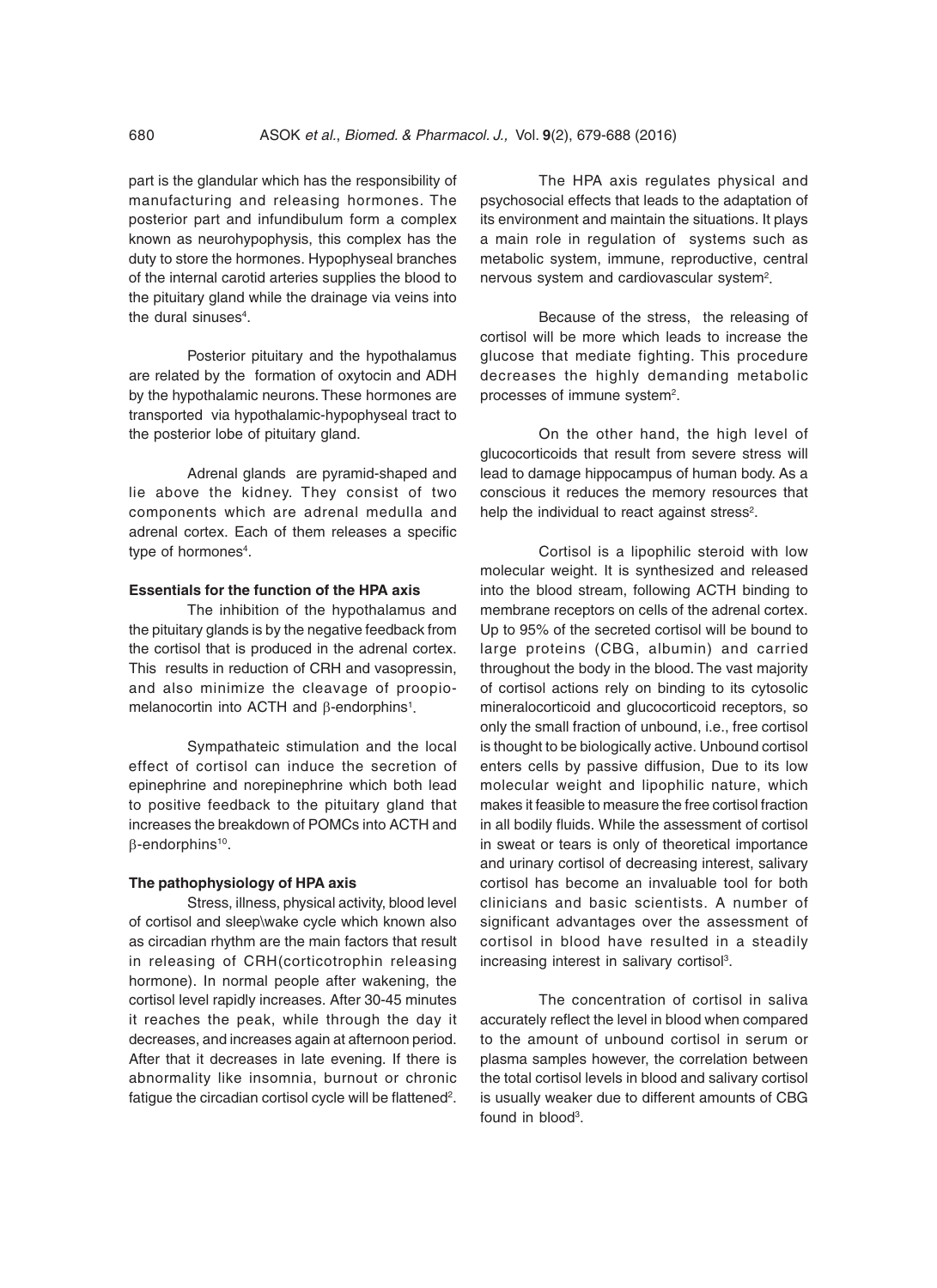The salivary cortisol levels don't depend on saliva flow rate relying on studies looking at salivary cortisol levels obtained under minimal and maximal flow rate. The level of salivary cortisol is influenced by drugs such as prednisone, dexamethasone and other steroids administered orally or IV While prednisone usually cross reacts with the antiserum used for assaying cortisol (leading to false high values), dexamethasone will significantly suppress the HPA axis (resulting in low cortisol levels)<sup>3</sup>.

Periodontal disease may aggravate with stress and depression. The individuals who has stress will have less ability for brushing their teeth & there will be an association of loss of attachment >5mm. Addressing psychological factors, such as depression, may be an important part of periodontal preventive maintenance<sup>6</sup>.

## **MATERIALS AND METHODS**

The study was conducted after getting the ethical clearance from Ajman university of science and technology.All the patients were given the questionnaires to assess their anxiety level and clinical examination form was filled along with distribution of saliva collecting vials. Donors were asked to collect whole saliva by tilting the head forward, allowing the saliva to pool on the floor of the mouth, and then passing the saliva through the saliva collection aid into a polypro-pylene vial supplied by the CABRI labs UAE. The subjects were given instruction not to eat or drink for 1 hour before the sample collection is planned. The amount of saliva collected is 2 ml. All the subjects are motivated to participate in the study by signing the patient participation form. The saliva is collected at 3 timings on the same day to find out the pattern of circadian rhythm, the first one immediately after waking up, second one 30 minutes after the first one and the third one 1 hour before sleeping. The collected samples were stored in home refrigerator at 3-5 degrees and handed over to the Ajman University next day morning. The Samples were transported to biotechnology lab to be frozen under-20degree Celsius. The patients were divided in to 2 groups. Group A (control group) without any clinical evidence of gingivitis or periodontal disease and group B with clinically and radio graphically

established cases of chronic adult periodontitis. Sample size selected was 12 subjects in each group with 3 different readings for each patient and investigators were expected to collect 36 samples in each group to be tested. The salivary cortisol would be evaluated with electrochemiluminescence immunoassay method (ECLIA) using Cobas e- 411 autoanalyser by ROCHE USA.

## **Exclusion criteria**

- 1. Patients with any systemic disease other than the ones investigated for.
- 2. Patients who are pregnant/likely to be pregnant.
- 3. Patients who are having any adverse habits (Tobacco (smoking- chewing), Bruxism, Alcohol) which can affect the said study.
- 4. Patients who are taking any sort of corticosteroids in any formulations.

### **Inclusion criteria**

All the patients will be examined from university student clinics in the age range of 15-70 yrs.

#### **Group A**

Control group – healthy individuals without any habits and systemic diseases.

#### **Group B**

Patients who are diagnosed with chronic adult periodontitis.

#### **Table 1: Mean and standard deviation of both groups**

| group    | Ν  | Mean    | <b>Std. Deviation</b> |  |  |
|----------|----|---------|-----------------------|--|--|
| a Perio. | 10 | 17.6190 | 9.26061               |  |  |
| control  | 11 | 21.2582 | 11.42968              |  |  |
| h Perio. | 10 | 25.4710 | 11.24774              |  |  |
| control  | 11 | 31.2727 | 17.08145              |  |  |
| c Perio. | 10 | 8.5180  | 4.13991               |  |  |
| control  | 11 | 20.3836 | 16.98513              |  |  |
|          |    |         |                       |  |  |

\*a= salivary cortisol level immediately after waking up

\* b= salivary cortisol level after 30min of waking up

\*c= salivary cortisol level before 1hr of sleeping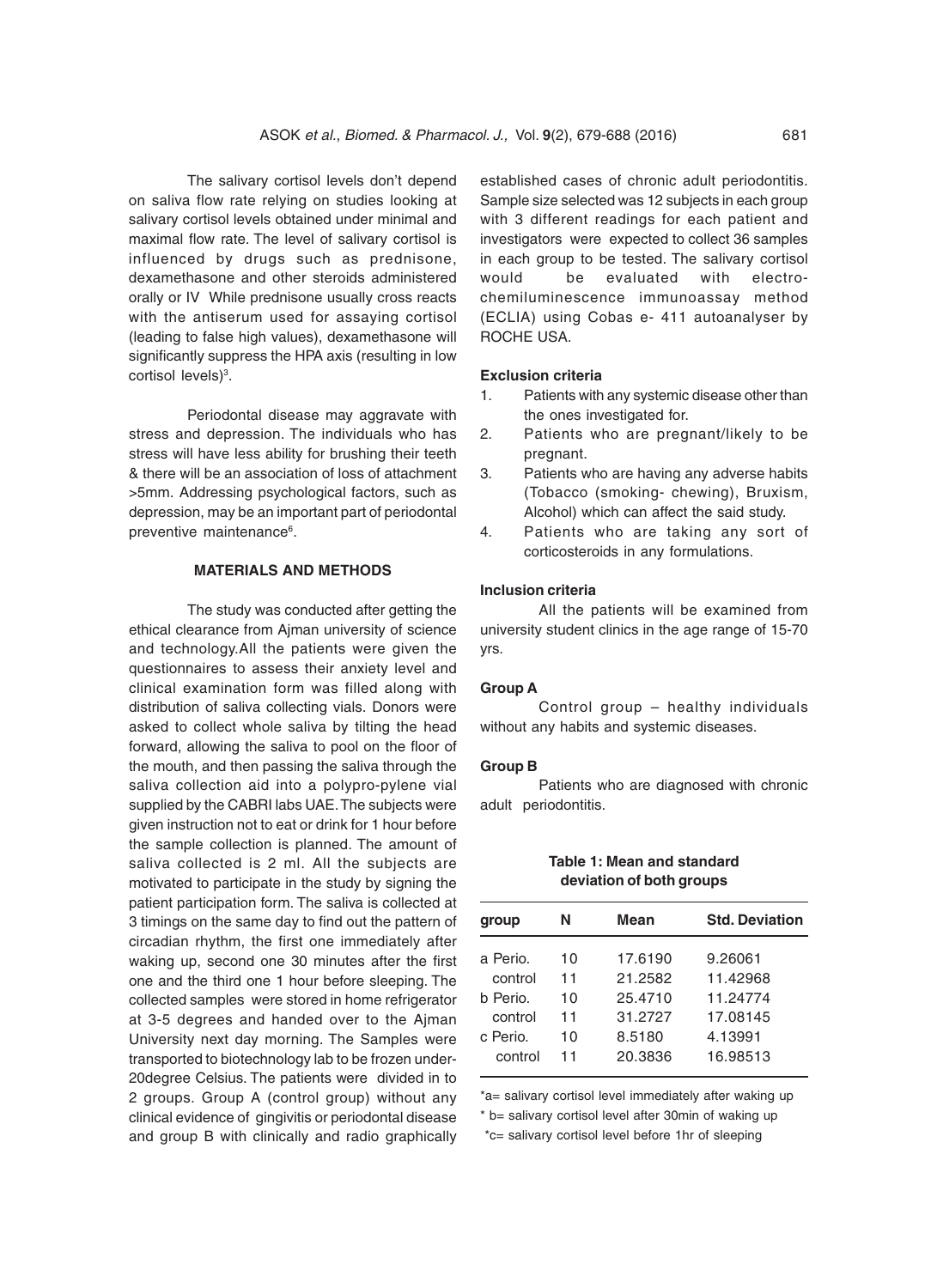In chart 1 the percentage of the three categories ( fair, Good and Poor) are presented for each group for Simplified oral hygiene index. In the control group the highest percentage was for the fair group while the lowest percentage was for the good, while in the Periodontitis group there was an equal percentage for the Poor and the good category while the fair category was 60%.

Chart 2 shows that there is correlation between the time and the salivary cortisol level during the day for both control and periodontitis groups. Sample after 30 minutes of waking up it shows that there is increase in the salivary cortisol level compared to salivary cortisol level immediately after waking up. The level of cortisol in control patients showed comparable value in the morning and in the evening but the value for chronic

|         |                                               | N  | <b>Correlation</b> | Sig.    |
|---------|-----------------------------------------------|----|--------------------|---------|
| Pair 1  | BMI & a                                       | 10 | .731               | $.016*$ |
| Pair 2  | BMI & b                                       | 10 | .730               | $.017*$ |
| Pair 3  | BMI&c                                         | 10 | .230               | .523    |
| Pair 4  | PBI & a                                       | 10 | .157               | .665    |
| Pair 5  | PBI & b                                       | 10 | $-.048$            | .895    |
| Pair 6  | PBI& c                                        | 10 | .190               | .599    |
| Pair 7  | Waist circumference & a                       | 10 | .414               | .235    |
| Pair 8  | Waist circumference & b                       | 10 | .584               | .076    |
| Pair 9  | Waist circumference & c                       | 10 | .563               | .090    |
| Pair 10 | Highest value of periodontal pocket in mm & a | 9  | $-.332$            | .382    |
| Pair 11 | Highest value of periodontal pocket in mm & b | 9  | $-.247$            | .521    |
| Pair 12 | Highest value of periodontal pocket in mm & c | 9  | $-.330$            | .386    |
| Pair 13 | Highest value of loss of attachment in mm & a | 10 | .213               | .554    |
| Pair 14 | Highest value of loss of attachment in mm & b | 10 | .241               | .503    |
| Pair 15 | Highest value of loss of attachment in mm & c | 10 | $-.030$            | .935    |

\*a= salivary cortisol level immediately after waking up.

\* b= salivary cortisol level after 30min of waking up.

\*c= salivary cortisol level before 1hr of sleeping.

**Table 3:** T- test paired samples for the control group

|        |                         | N  | <b>Correlation</b> | Sig. |
|--------|-------------------------|----|--------------------|------|
| Pair 1 | BMI & a                 | 11 | $-182$             | .592 |
| Pair 2 | BMI & b                 | 11 | $-.409$            | .212 |
| Pair 3 | BMI & c                 | 11 | $-166$             | .626 |
| Pair 4 | PBI & a                 | 11 | $-.503$            | .115 |
| Pair 5 | PBI&b                   | 11 | $-0.533$           | .092 |
| Pair 6 | PBI & c                 | 11 | $-.234$            | .489 |
| Pair 7 | Waist circumference & a | 11 | $-113$             | .742 |
| Pair 8 | Waist circumference & b | 11 | $-.451$            | .163 |
| Pair 9 | Waist circumference & c | 11 | $-255$             | .448 |

\*a= salivary cortisol level immediately after waking up.

\* b= salivary cortisol level after 30min of waking up.

\*c= salivary cortisol level before 1hr of sleeping.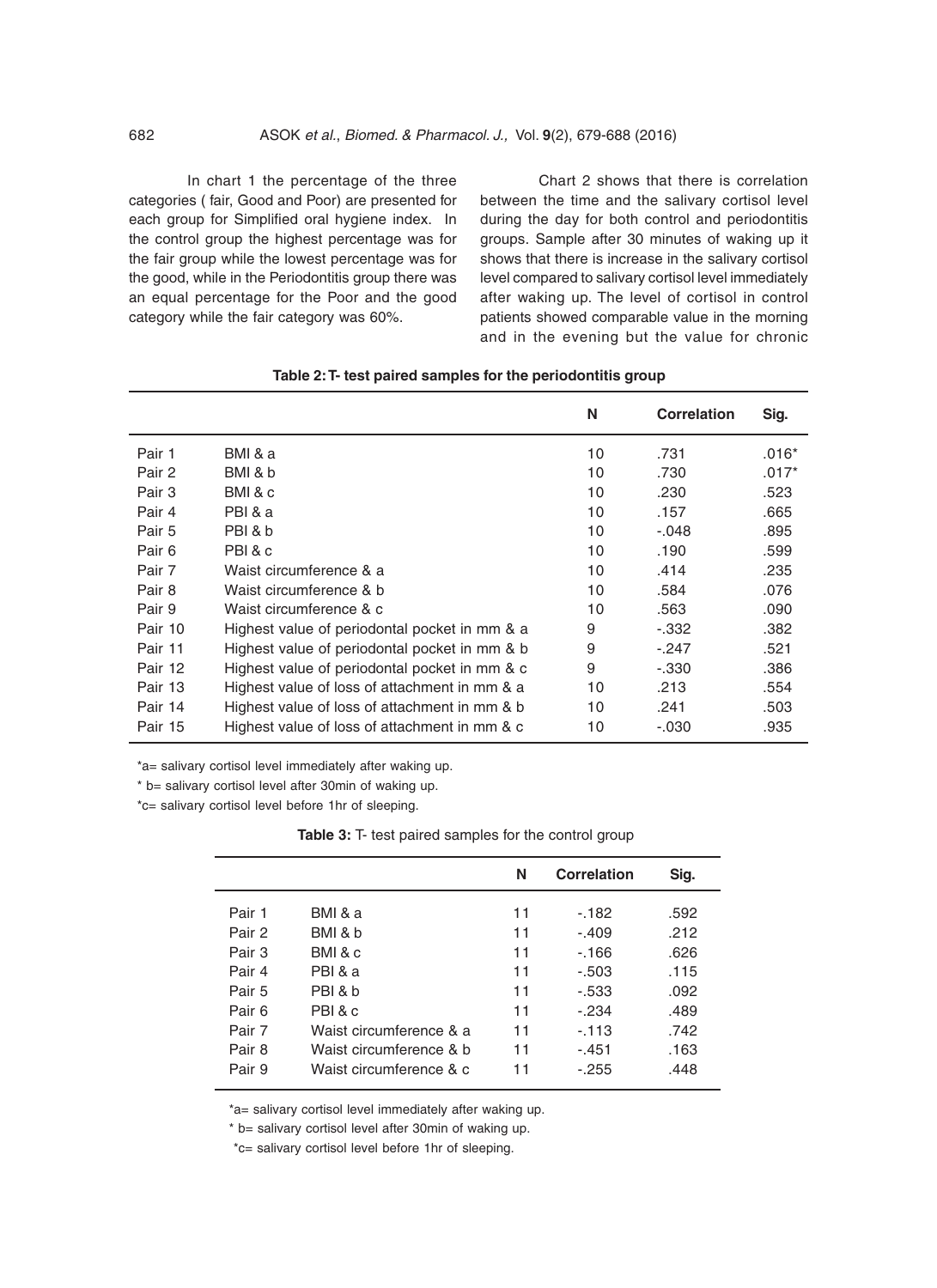periodontitis patients showed a severe drop in the night.

Comparing the salivary cortisol level of the control patients immediately after waking up to the patients with periodontitis, the difference between both Mean is equal to (3.64). After 30 minutes of waking up, the difference between both Mean of salivary cortisol level in the control and the periodontitis groups is (5.8) and it is (11) at 1 hour before sleeping. We noticed that in control patients the mean of salivary cortisol level is higher in all timing comparing to the periodontitis patients group.

There is significant correlation between the values of cortisol soon after waking up ( sample a) and sample b with BMI. There is no other correlation of any 3 cortisol values with any clinical parameters.

From the table 4, we found out that there is no correlation between any of the parameters in control patients with the salivary cortisol level immediately after waking up (a). Moreover; The

| S.<br>No. |                     | <b>HAMA-A</b> | Waist<br>Circum. | <b>Sleeping</b><br>pattern | <b>PBI</b> | <b>SOHI</b> | <b>BMI</b> |
|-----------|---------------------|---------------|------------------|----------------------------|------------|-------------|------------|
| 1         | Pearson Correlation | .794**        | $-113$           | .569                       | $-.503$    | $-.227$     | $-182$     |
|           | Sig. (2-tailed)     | .004          | .742             | .068                       | .115       | .503        | .592       |
|           | N                   | 11            | 11               | 11                         | 11         | 11          | 11         |
| 2         | Pearson Correlation | .484          | $-.451$          | .614 <sup>°</sup>          | $-0.533$   | $-.618"$    | $-.409$    |
|           | Sig. (2-tailed)     | .131          | .163             | .045                       | .092       | .043        | .212       |
|           | N                   | 11            | 11               | 11                         | 11         | 11          | 11         |
| 3         | Pearson Correlation | $.666^*$      | $-.255$          | .285                       | $-.234$    | $-.203$     | $-166$     |
|           | Sig. (2-tailed)     | .025          | .448             | .396                       | .489       | .548        | .626       |
|           | N                   | 11            | 11               | 11                         | 11         | 11          | 11         |

**Table 4: Correlations between the parameters and the salivary cortisol level in control patients**

\*a= salivary cortisol level immediately after waking up. \* b= salivary cortisol level after 30min of waking up. \*c= salivary cortisol level before 1hr of sleeping.

| S.<br><b>No</b> |                     | <b>HAMA-A</b> | Waist<br>Circum. | pattern | Sleeping Highest v. of PBI SOHI BMI<br>attachment<br>loss |      |                     |
|-----------------|---------------------|---------------|------------------|---------|-----------------------------------------------------------|------|---------------------|
| A               | Pearson Correlation | $.642*$       | .414             | .131    | .213                                                      | .157 | .667 .731           |
|                 | Sig. (2-tailed)     | .046          | .235             | .718    | .554                                                      | .665 | $.035$ $.016$       |
|                 | N                   | 10            | 10               | 10      | 10                                                        | 10   | 10<br>10            |
| <sub>B</sub>    | Pearson Correlation | .416          | .584             | $-121$  | .241                                                      |      | $-0.048$ .922" .730 |
|                 | Sig. (2-tailed)     | .231          | .076             | .739    | .503                                                      | .895 | $.000$ .017         |
|                 | N                   | 10            | 10               | 10      | 10                                                        | 10   | 10<br>10            |
| C               | Pearson Correlation | .488          | .563             | .178    | $-.030$                                                   | .190 | .537 .230           |
|                 | Sig. (2-tailed)     | .153          | .090             | .623    | .935                                                      | .599 | .109.523            |
|                 | N                   | 10            | 10               | 10      | 10                                                        | 10   | 10<br>10            |

## **Table 5: Correlations between the parameters and the salivary cortisol level in chronic adult periodontitis patients**

\*a= salivary cortisol level immediately after waking up. \*b= salivary cortisol level after 30min of waking up.

\*c= salivary cortisol level before 1hr of sleeping.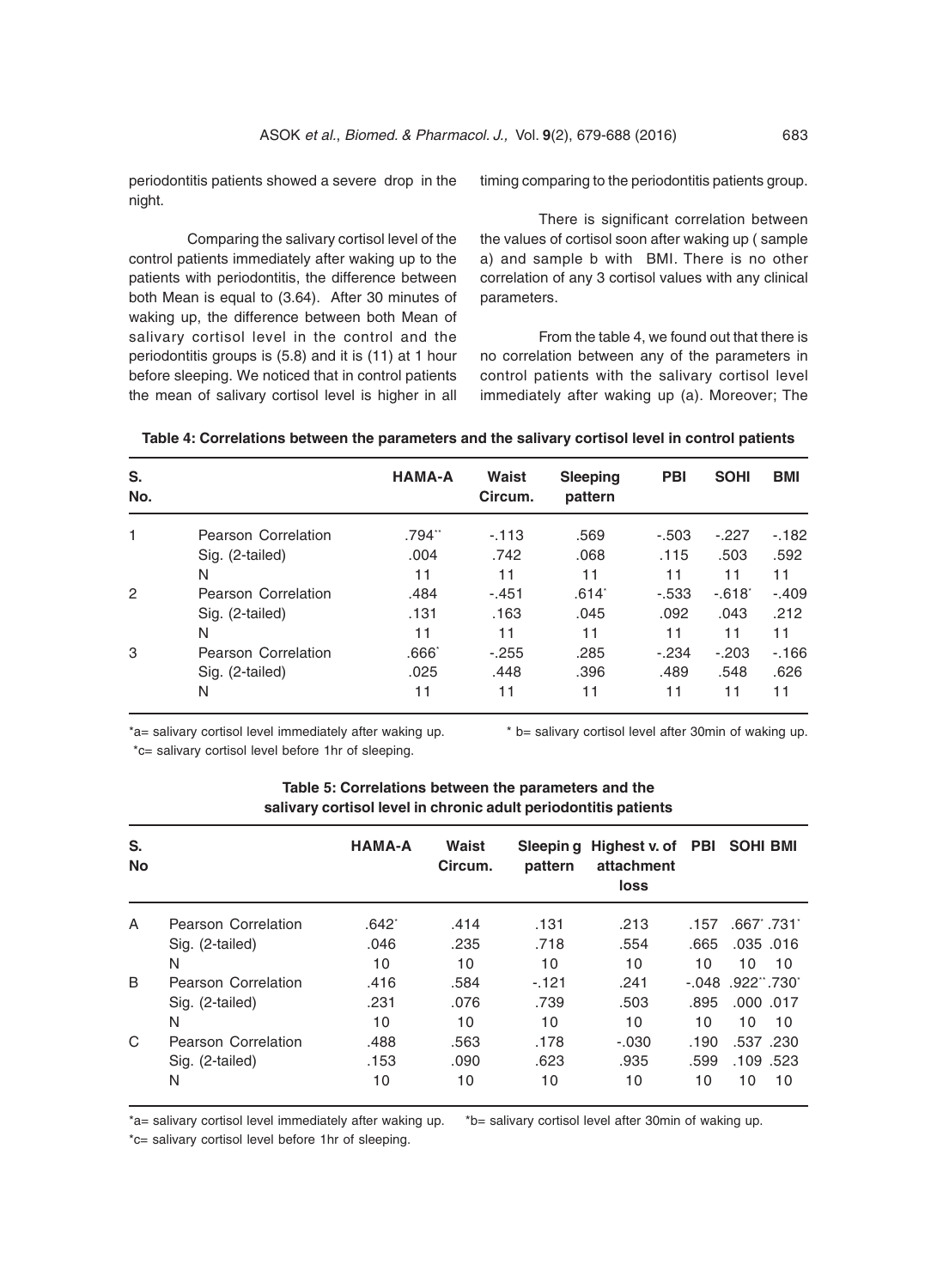

**Fig. 1: Cortisol chemical formula**





**Fig. 3: Centrifuge the salivary samples Fig. 4: Arrangement of**





**salivary samples for incubation**



**Fig. 5: Incubation of samples under 16 centigrade Fig. 6: Cobas e- 411 autoanalyser by ROCHE USA**

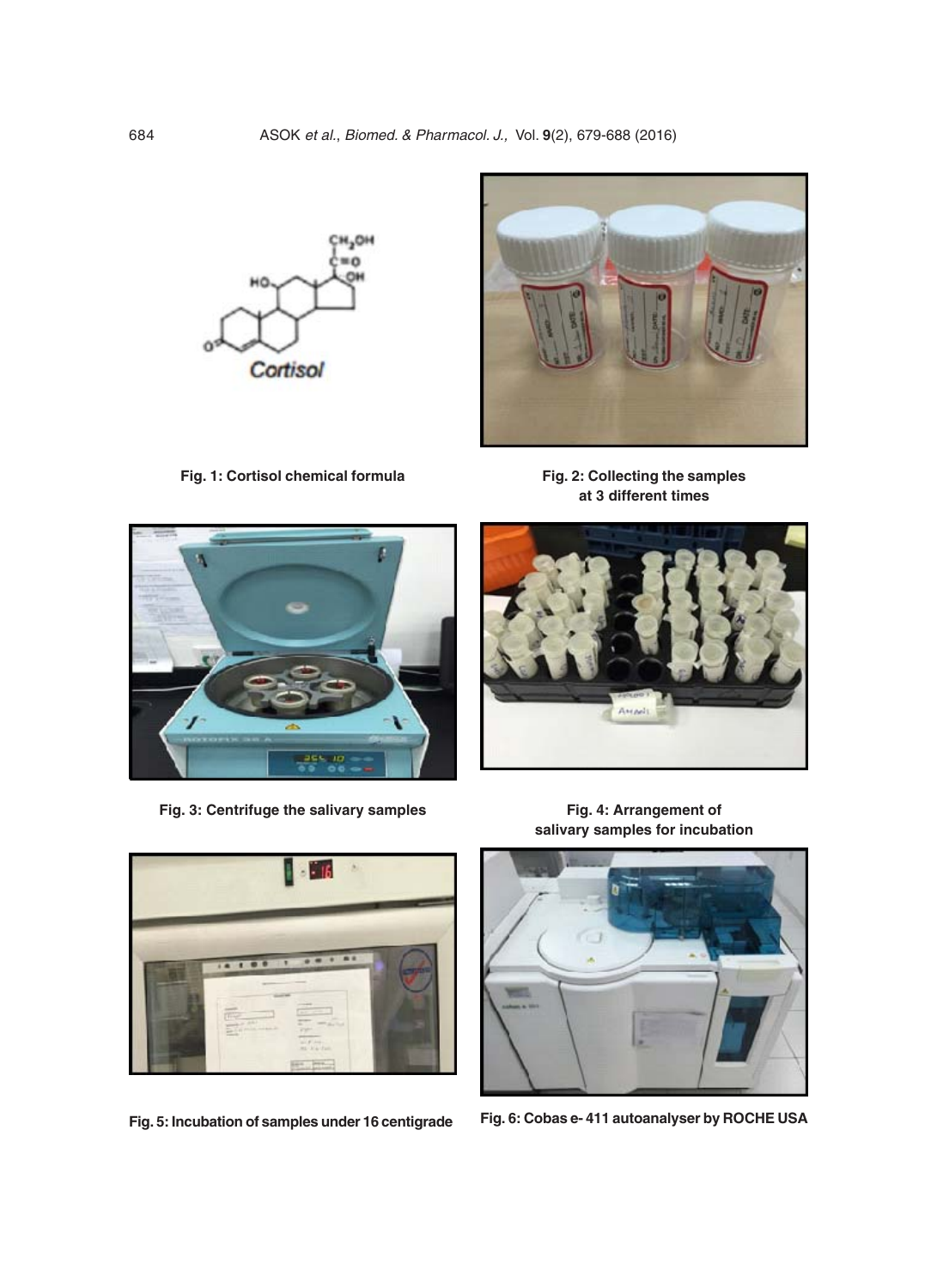salivary cortisol level after 30min of waking up has correlation with the sleeping pattern and the oral hygiene index of the control group (b). Furthermore; there is correlation between the anxiety scales of the control group with the salivary cortisol level at 1 hour before sleeping(c).

From the table 5, we found out that there is correlation between the anxiety scale, oral hygiene index and body mass index in chronic adult periodontitis patients with the salivary cortisol level immediately after waking up (a). Also, the salivary cortisol level after 30min of waking up has



**Fig. 7: Running the samples in the machine. Fig. 8: CORT reagent**













**Chart 3: Chart shows the relation between the number of patients and the cortisol gap on both groups**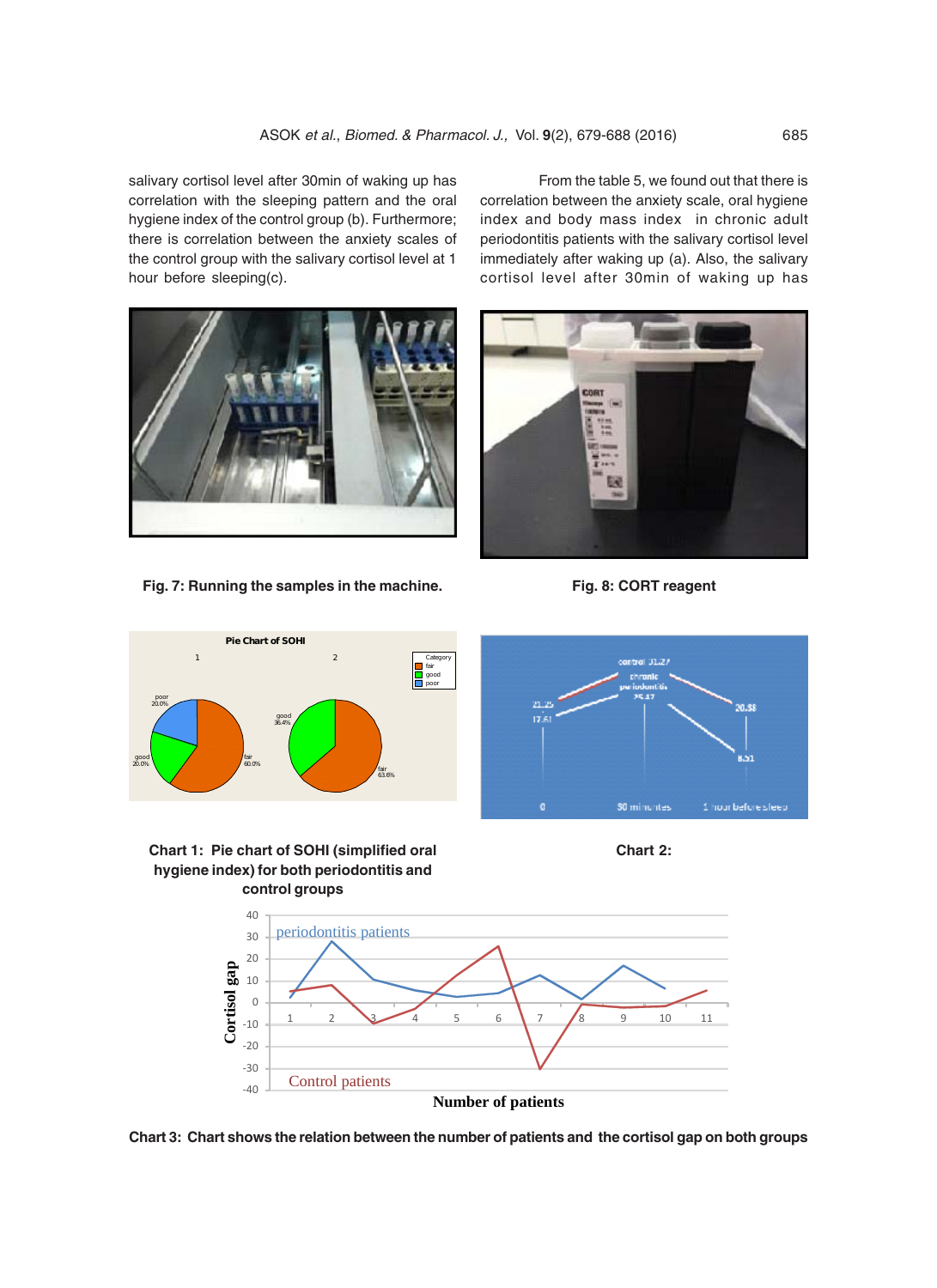correlation with the body mass index of the periodontitis group (b). But, there is no correlation of any of the parameters with the salivary cortisol level at 1 hour before sleeping (c).

The difference between the salivary cortisol level sample a ( soon after waking up) and the salivary cortisol level of sample c (1 hour before sleeping) showed that it is higher in periodontitis patients compared to control patients. Moreover; the values are more dispersed in control compared to periodontitis group.

#### **DISCUSSION**

This study has showed clearly a circadian rhythm in the samples in both the groups. All patients have been informed to obtain three samples (to spit without eating and drinking anything), first one immediately after waking up, the second one, 30 minutes after waking up, and the last one in the evening one hour before sleeping. It clearly showed that a circadian rhythm with cortisol awakening response was observed, with the second sample cortisol levels noticeably greater than the others (peak value) followed by a plateau in the evening.

Our study showed that there is statistically significant association between the body mass index (BMI) and the salivary cortisol level immediately after waking up and the salivary cortisol level after 30 min of waking up in periodontitis patients.

C.G. Tornhage and G.Alfven (2006), did a study which says that the increase of the morning salivary cortisol level and total cortisol concentration is negatively correlated with the body mass index $4$ . Laura Manenschijn Rulanda G. P. M. Van kruysbergen(2004), conducted a study that showed results comparative to our results by proving that salivary cortisol level elevation has relation with BMI(9). In another study by S wallerius, R. Rosmond (2014), showed that rise in the morning salivary cortisol is associated with abdominal obesity (10). In our study it showed that there is no correlation between sleep pattern & salivary cortisol level. On the other hand, Jutta backhaus (2004), proved that there was decrease on the morning cortisol

because of sleeping disturbances<sup>7</sup>.

In control group, we noticed that there is a strong correlation between the salivary cortisol level and the oral hygiene index 30 minutes after waking up, but in periodontitis group there is a correlation between salivary cortisol level and the oral hygiene index immediately after waking up.

 J. B. Hilgert (2006), conducted a study in chronic periodontitis and found that women with stress will have more plaque accumulation & increased levels of IL-6 and cortisol in gingival curricular fluid than the normal control<sup>6</sup>.

In control patients, HAMA-A( Hamilton's anxiety scale) has correlation with the salivary cortisol level 1 hour before sleeping, while in the periodontitis group we noticed that there is correlation between HAMA-A and the salivary cortisol level immediately after waking up.

Kav vedhara (2003), did a study that there was non-linear relation between cortisol level and the time of the day, but the extend of non-linearity was dependent upon levels of stress and anxiety(8).Van Eck (1996), did a study that focused on stress and anxiety that leads on increasing of the cortisol secretion depending on whether the event was still ongoing and on the frequency $(12)$ .

Arash azizi (2013) studied the mean of the hospital anxiety and depression scale(HAD scale) with salivary cortisol level and was found to be 14.07  $\pm$  6.10 in periodontitis group and 11.27  $\pm$ 4.24 in control group, and there is positive correlation between the anxiety scale and periodontitis<sup>1</sup>.

The difference between the salivary cortisol level on the early morning and the salivary cortisol level at evening 1 hour before sleeping is termed as cortisol gap. This is a new parameter investigated for as it showed some significance. It showed that it is higher in periodontitis patients comparing to control patients. But in another study done by Arash azizi1 (2013), showed that the salivary cortisol mean is higher on periodontitis  $(56.7%)$  than the control  $(13.3%)$ <sup>1</sup>.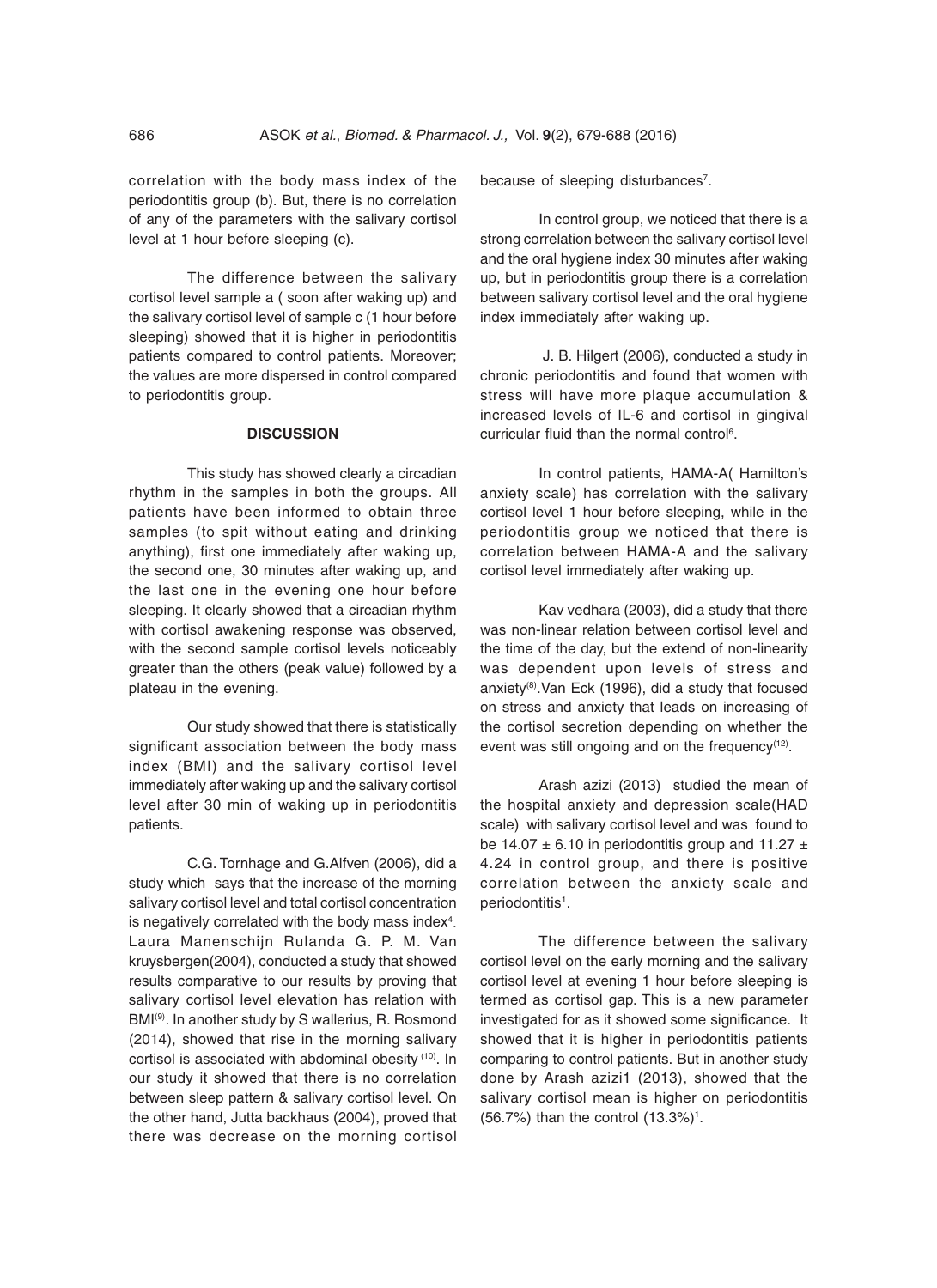In our study, we noticed that there is no correlation between the loss of attachment, the periodontal pocket depth, periodontal bleeding index (PBI) and the salivary cortisol level. However in a study conducted by J. B. Hilgert (2006), it was noticed that there is positive correlation between the cortisol level and the loss of attachment level  $(>= 4$  mm) and with periodontal probing depth  $>$  = 4 mm(6).

In future studies as investigators, we can recommend using cortisol gap as a parameter to study the effects along with cortisol awakening response as it shows a more reliable response compared to the day light variation of cortisol release. The advantage being this cortisol gap ( the difference in the values between morning level of cortisol soon after waking up and the one hour before sleep is less influenced by the chemicals from the pineal gland and external stressors.

#### **CONCLUSIONS**

In periodontitis patients, there is statistical

significance observed between the body mass index (BMI) and the salivary cortisol level immediately after waking up (sample a)and 30 min after waking up(sample b). It was also observed that there are no statistical differences found between any of other parameters in periodontitis patients. But in control patients, there are no statistical significances existing between any of the parameters with the salivary cortisol level. But there is a strong correlation between sleeping pattern and salivary cortisol level 30 minutes after waking up. It has shown that in control group there is a correlation between patients' oral hygiene index (S- OHI) and salivary cortisol level 30 minutes after waking up. HAMA-A / anxiety level index has a strong correlation existing with the salivary cortisol level 1 hour (sample c) before sleeping.

There is no severe drop in the cortisol values during night in control patients compared with chronic adult periodontitis where the cortisol gap( difference between values of sample a and sample c) was found to be higher in value.

## **REFERENCES**

- 1. Arash azizi, Fatemeh sarlati., Salivary cortisol levels and moderate to severe periodontitis, Research Dental Science 2013; **11**(1): 32- 37.
- 2. C. Tsigos, G.P. Chrousos., Hypothalamic– pituitary–adrenal axis, neuroendocrine factors and stress, Journal of Psychosomatic Research 2002; **53**(25): 865-871
- 3. Clemens Kirschbaum, Dirk H. Hellhammer., Salivary Cortisol, Encyclopedia of stress, 2000; **3**(7): 379-383
- 4. C.G. Tornhage and G.Alfven.,Diurnal Salivary Cortisol Concentration in School-aged Children, Journal of Pediatric Endocrinology and Metabolism 2006; **19**(6): 843–854.
- 5. Elaine N. Katja Hoehn., Human Anatomy and Physiology, eighth edition, Benjamin Cummings, 2010.
- 6. J.B. Hilgert, F.N. Hugo, D.R. Bandeira, M.C. Bozzetti., Stress, Cortisol, and Periodontitis, Journal of periodontology 2006; **85**(4): 324- 328
- 7. Jutta Backhaus, Klaus Junghanns., Sleep disturbances are correlated with decreased morning awakening salivary cortisol, Inernational socity of Psychoneuroendocrinology 2004; **29**(9): 1184–1191.
- 8. Kav Vedharaa, Jeremy Milesc, Paul Bennettd Sue Plummer., An investigation into the relationship between salivary cortisol, stress, anxiety and depression, Biological Psychology 2003; **62**(2): 89-96.
- 9. Laura Manenschijn, Rulanda G. P. M. van Kruysbergen., Shift Work at Young Age Is Associated with Elevated Long-Term Cortisol Levels and Body Mass Index, Journal of Pediatric Endocrinology and Metabolism 2011; **96**(11): 2-5.
- 10. S. Wallerius, R. Rosmond, T. Ljung, G. Holm., Rise in morning saliva cortisol is associated with abdominal obesity in men, Journal of endocrinological investigation 2003; **26**(7): 616-619.